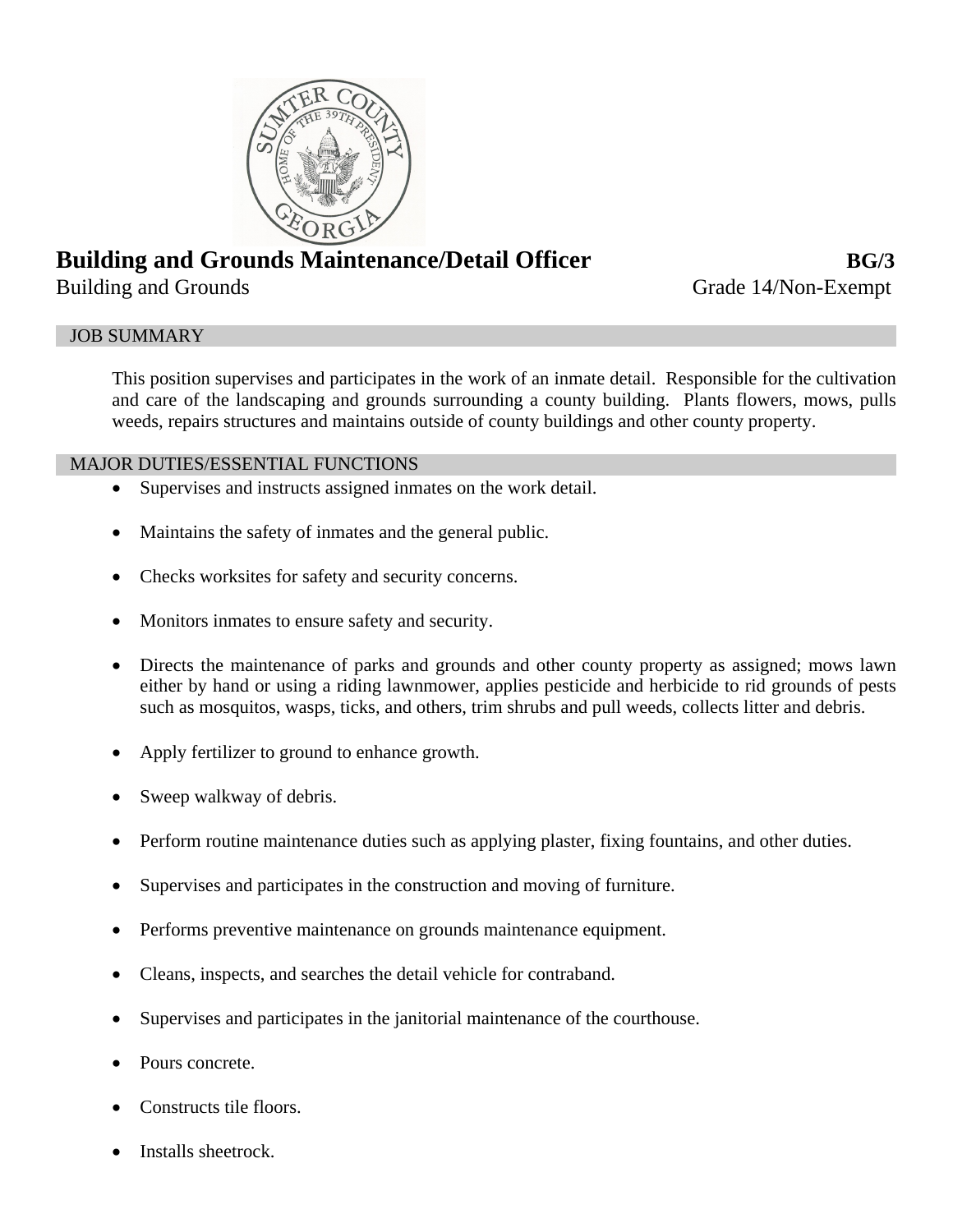- Performs grounds keeping and building maintenance duties.
- Rake, mulch, and prune the grounds as needed.
- Performs related duties.

## KNOWLEDGE REQUIRED BY THE POSITION

- Knowledge of facilities maintenance principles and practices.
- Knowledge of grounds maintenance principles.
- Knowledge of equipment maintenance and repair principles.
- Knowledge of pesticide and herbicide application guidelines.
- Skill in the supervision of inmate workers.
- Skill in the use of hand and power tools.
- Skill in problem solving.
- Skill in interpersonal relations.
- Skill in oral and written communication.

### SUPERVISORY CONTROLS

The Building and Grounds Maintenance Manager assigns work in terms of general instructions. The supervisor spot-checks completed work for compliance with procedures, accuracy, and the nature and propriety of the final results.

### **GUIDELINES**

Guidelines include OSHA regulations, building codes, Department of Corrections guidelines, and county and department policies and procedures. These guidelines are generally clear and specific but may require interpretation in application.

### COMPLEXITY/SCOPE OF WORK

- The work consists of related supervisory and maintenance duties. The need to maintain the safety and security of inmates in a variety of situations contributes to the complexity of the position.
- The purpose of this position is to supervise and participate in the work of an inmate detail engaged in the maintenance of county buildings and grounds. Successful performance in this position contributes to the efficient and effective maintenance of county facilities.